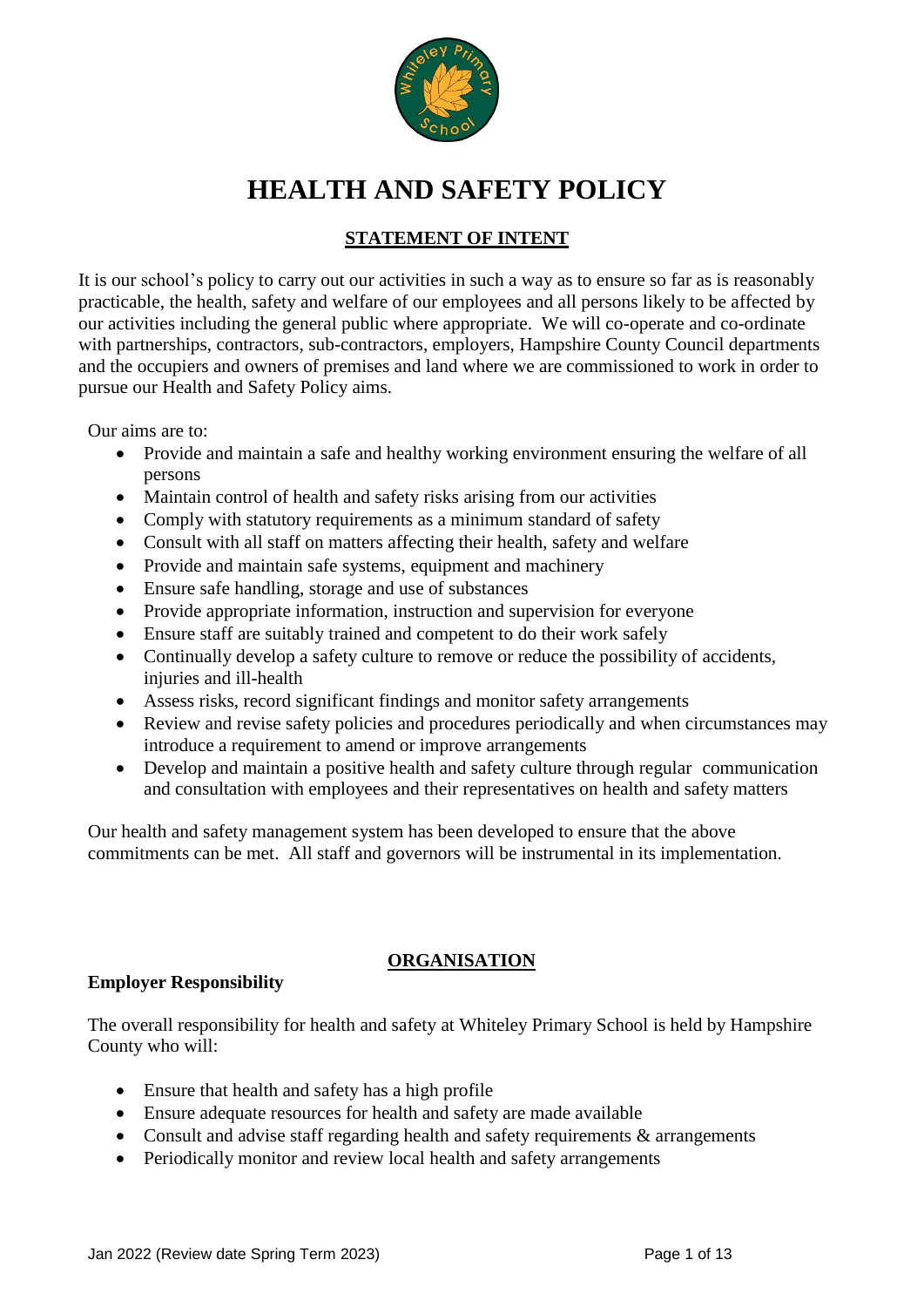## **Responsible Manager (Headteacher)**

The responsible manager for the premises is the Headteacher who will act to:

- Develop a safety culture throughout the school
- Consult staff and provide information, training and instruction so that staff are able to perform their various tasks safely and effectively
- Assess and control risk on the premises as part of everyday management
- Ensure a safe and healthy environment and provide suitable welfare facilities
- Make operational decisions regarding health and safety
- Ensure periodic safety tours and inspections are carried out
- Ensure significant hazards are assessed and risks are managed to prevent harm
- Ensure staff are aware of their health and safety responsibilities
- Periodically update the governing body as appropriate
- Produce, monitor and periodically review all local safety policies and procedures

## **All Staff (including volunteers)**

All staff have a statutory obligation to co-operate with the requirements of this policy and to take care of their own health and safety and that of others affected by their activities by:

- Supporting the school in its health and safety arrangements
- Ensuring their own work area remains safe at all times
- Not interfering with health and safety arrangements or misusing equipment
- Complying with all safety procedures, whether written or verbally advised, for their own protection and the protection of those who may be affected by their actions
- Reporting safety concerns to the Site Manager or other appropriate person
- Reporting any incident that has led, or could have led to damage or injury
- Assisting in investigations due to accidents, dangerous occurrences or near-misses
- Not acting or omitting to act in any way that may cause harm or ill-health to others

## **Site Manager and Site Assistants**

The site manager and his assistant are responsible for undertaking a wide range of typical health and safety related duties on behalf of, and under the direction of the responsible manager. They are to work within the parameters of any provided training and in accordance with risk assessments and the on-site safe working practices. They are to work within their level of competence and seek appropriate guidance and direction from the headteacher and/or the Children's Services Health & Safety Team as required.

#### **All Teachers & Supervisors**

The responsibility of applying local safety procedures on a day-to-day basis rests with the teachers and supervisors. Where any new process or operation is introduced in the area of their responsibility, they are to liaise appropriately so that the associated risks are assessed and any precautions deemed necessary are implemented. They are to ensure that all new members of staff under their control are instructed in their own individual responsibilities with regards to health and safety, and they will appropriately monitor those new staff. They are to make periodic inspections of their areas of responsibility, taking prompt remedial action where necessary to control risk.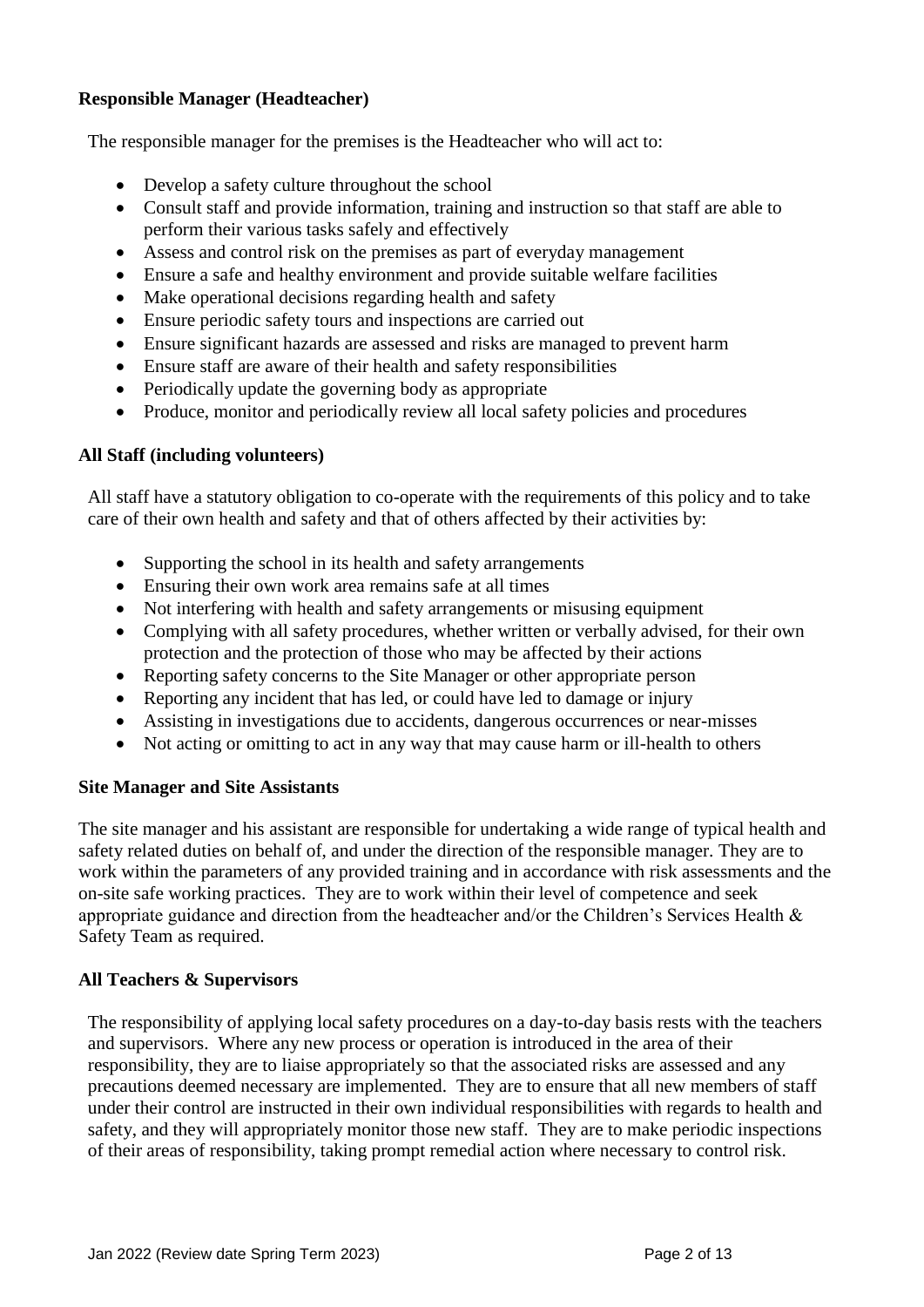#### **Health and Safety Governor**

The governor with responsibility for health and safety is **Matt McDonnell**. The purpose of the Health and Safety governor is to assist in the assessment of safety related matters and provide appropriate support to the responsible manager/headteacher. The Health and Safety governor will meet periodically with the Headteacher and site manager to monitor and discuss on-site health and safety performance, and recommend any actions necessary should this performance appear or prove to be unsatisfactory. The health and safety governor will be kept informed of all changes in practices and procedures, new guidance, accidents, incidents and risk related matters, and will update the Governor resources committee on a termly basis regarding these matters. The Health and Safety governor is part of the meeting with Property Services when buildings and grounds issues are discussed.

#### **Fire Safety Co-ordinator**

The site manager is the fire safety co-ordinator who is the competent person for fire safety on the premises and acts on behalf of the responsible manager. He has attended the fire safety coordinator training course and will refresh this training every three years. The fire safety coordinator is responsible for the local management and completion of day-to-day fire safety related duties and upkeep of the fire safety manual.

The fire safety co-ordinator is to work within their level of competence and seek appropriate guidance and direction from the headteacher and/or the Children's Services Health & Safety Team as required.

#### **Health & Safety Representative**

The school's health and safety representative is **Mike Butcher** (Site Manager). He will represent the staff with regard to their health and safety at work. He is expected to promote a positive safety culture throughout the premises and carry out the health and safety duties appropriate to their role in accordance with current guidance and legislative requirements.

#### **Legionella Competent Person**

The site manager is the nominated competent person for Legionella on the premises and acts on behalf of the headteacher to provide the necessary competence to enable Legionella to be managed safely. He is to annually complete the Legionella e-learning course and all training records are to be retained.

The Legionella competent person will ensure that all periodic and exceptional recording, flushing, cleaning and general Legionella management tasks are correctly completed and recorded in accordance with departmental and corporate requirements. He will advise the headteacher of any condition or situation relating to Legionella which may affect the safety of any premises users. He is to work within their level of competence and seek appropriate guidance and direction from the headteacher and/or the Children's Services Health & Safety Team as required.

#### **Asbestos Competent Person**

The site manager is the nominated competent person for asbestos on the premises and acts on behalf of the headteacher to provide the necessary competence to enable asbestos to be managed safely. He is to annually complete the asbestos e-learning course and all training records are to be retained.

The asbestos competent person will ensure that all staff have a reasonable awareness of asbestos management and dangers. He is to ensure that the appropriate staff are competent in the use of the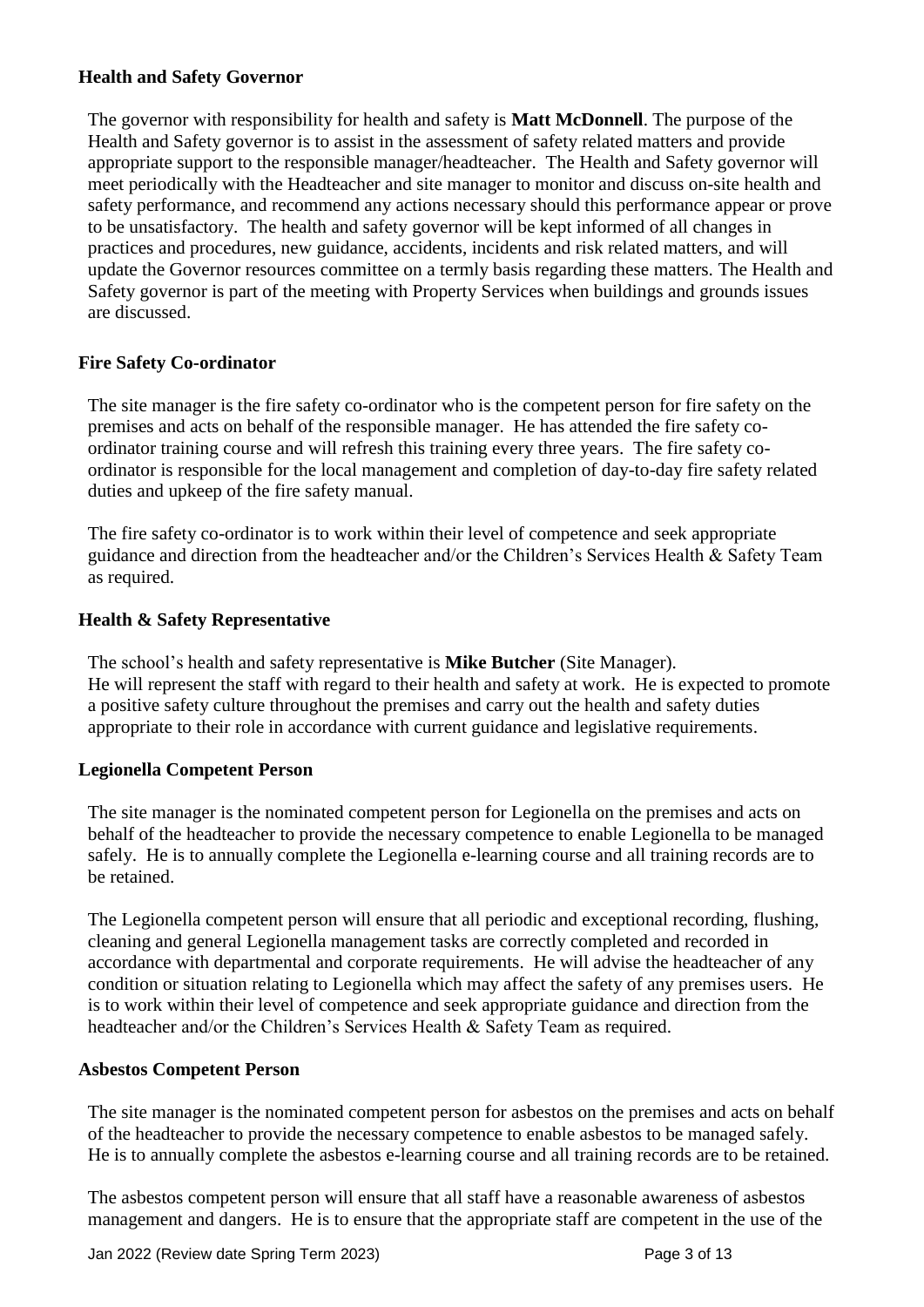asbestos register and that asbestos is managed in accordance with corporate requirements. He will advise the headteacher of any condition or situation relating to asbestos which may affect the safety of any premises users. He is to work within their level of competence and seek appropriate guidance and direction from the headteacher and/or the Children's Services Health & Safety Team as required.

#### **Accident Investigator**

The on-site trained accident investigator is **Lesley Pennington (Headteacher)**. This person is responsible for leading on all accident investigations in accordance with corporate procedures. The site manager has also received training for accident investigation.

## **ARRANGEMENTS**

The following arrangements for health and safety have been developed in accordance with the Management of Health and Safety at Work Regulations 1999. These arrangements set out all the health and safety provisions for Whiteley Primary School and are to be used alongside other current school procedures & policies.

In carrying out their normal functions, it is the duty of all managers and staff to act and do everything possible to prevent injury and ill-health to others. This will be achieved in so far as is reasonably practicable, by the implementation of these arrangements and procedures.

#### **Accident/Incident Reporting & Investigation**

The on-site management, reporting and investigation of accidents, incidents and near misses is carried out in accordance with the corporate policy requirements.

Any accident, incident or injury involving staff, visitors, contractors, and the more serious accidents/incidents to children are to be reported and recorded on the HCC Accident/incident reporting form (on line).

Minor accidents to pupils are recorded in the **minor accident book** located in the medical room.

The more serious accidents that are notifiable to the Health & Safety Executive (HSE) will be reported by the Children's Services Health & Safety Team. An F2508 will then be completed and sent to the HSE. A copy of this form will be emailed to the school.

The headteacher will ensure that the governing body is appropriately informed of all incidents of a serious nature. All accident/incident reports will be monitored by the Headteacher for trend analysis in order that repetitive causal factors may be identified to prevent reoccurrences.

Premises hirers and community/extended service/third party users must report all incidents related to unsafe premises or equipment to the unit/centre/school/premises staff, who will appropriately report and investigate each incident. Incidents related to the user's own organised activities are to be reported by them in line with their own reporting procedures.

#### **Administration Of Medicines**

Arrangements regarding medicines are set out in the Supporting Pupils with Medical Needs Policy.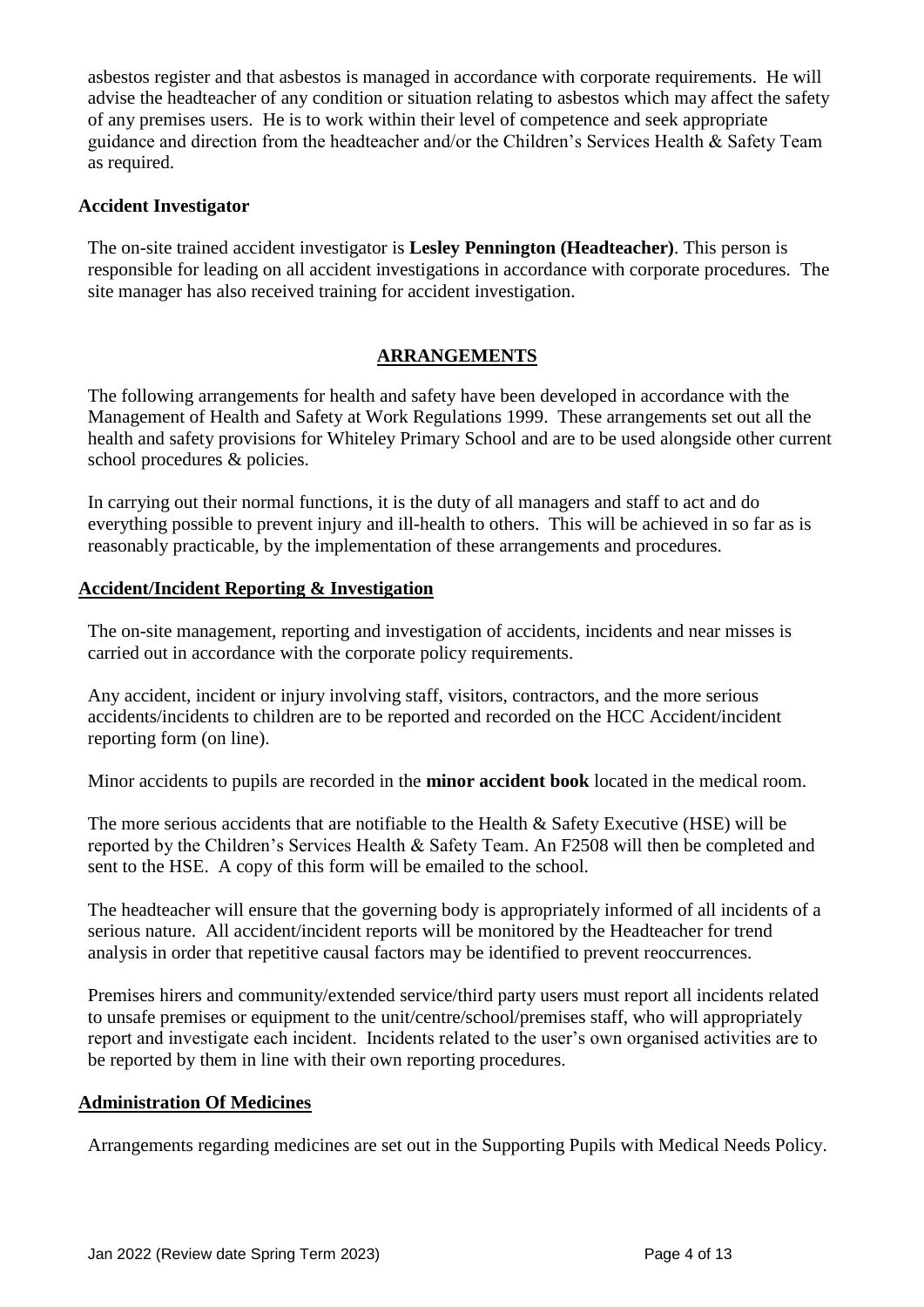#### **Asbestos Management**

Asbestos management on site is controlled by the Nominated Responsible Person. The asbestos register as issued by the Asbestos Team is located at the school office and is to be shown to all contractors who may need to carry out work on site. Contractors must sign the register as evidence of sighting prior to being permitted to commence any work on site.

The Responsible Manager and the Nominated Responsible Person must complete the asbestos checklist relevant to their role (one for each role) when they are appointed. Copies of these must be retained with the asbestos register.

They will also complete the Asbestos e-learning on an annual basis. The nominated person will additionally attend the Hampshire Scientific Services half day attendance course as a one off. As will any other school staff that are likely to carry out any invasive works.

Any changes to the premises' structure that may affect the asbestos register information will be notified to the Asbestos Team in order that the asbestos register may be updated accordingly.

Under no circumstances must contractors or staff drill or affix anything to walls that may disturb materials without first checking the register and/or obtaining approval from the nominated responsible person.

Any damage to any structure that possibly contains asbestos, which is known or identified during inspection, should be immediately reported to the headteacher and/or the asbestos nominated responsible person who will immediately act to cordon off the affected area and contact the Asbestos Team for guidance. Any contractor suspected to be carrying out any unauthorised work on the fabric of the building should be immediately stopped from working and immediately reported to the headteacher and/or asbestos competent person.

## **Community Users/Lettings**

The headteacher will ensure that:

- Third parties and other extended service users operate under hire agreements
- A risk assessment for the activity is completed using RATF-047A or RATF-047B
- The premises is safe for use and is always inspected prior to, and after each use
- Means of general access and egress are safe for use by all users
- All provided equipment is safe for use
- Fire escape routes and transit areas are safe and clear of hazards
- Hirers/users are formally made aware of fire safety procedures and equipment

#### **Contractors on Site**

It is recommended HCC minor works framework is always to be used for contractual work on the premises. Where the minor works frame work is not used appropriate safe selection of contractor's procedures are to be used to ascertain competence prior to engaging their services. The schools management surveyor should be contacted for further guidance.

All contractors must report to the main office where they will be asked to sign the visitors book and asbestos register and be met by the Site Manager or Site Assistant before undertaking work. All contractors will be issued with the schools induction brief that includes all relevant details of fire safety procedures & local safety arrangements.

Host staff are responsible for monitoring work areas and providing appropriate supervision, especially where the contractor's work may directly affect staff and pupils on the premises.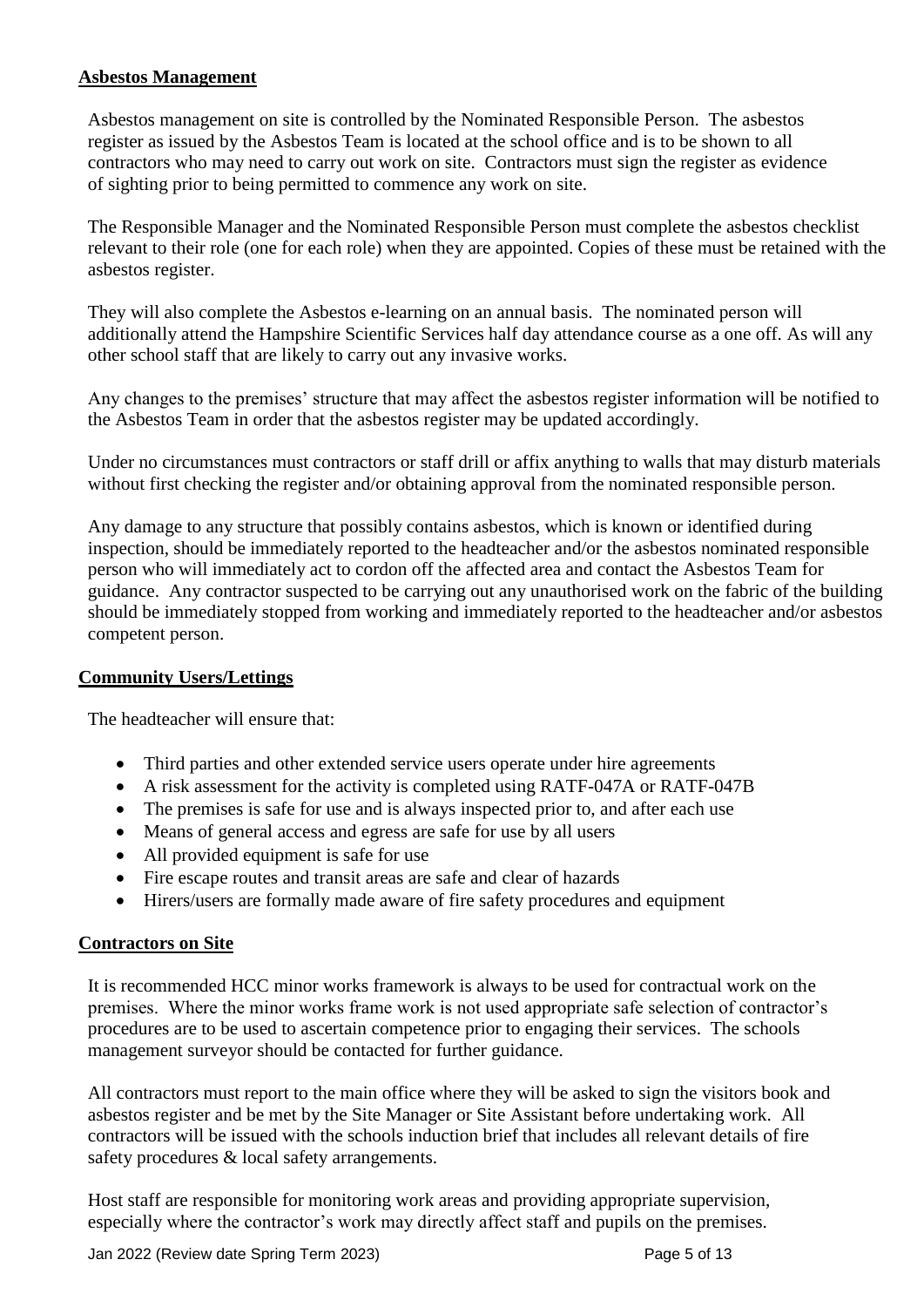## **Curriculum Activities**

All safety management and risk assessments for curriculum based activities will be carried out under the control of the relevant subject managers using the appropriate codes of practice and safe working procedural guidance for Design & Technology, Science, Music, Physical Education & Sport, Art, Swimming and Drama as issued by CLEAPSS, HIAS and Hampshire County Council. The appropriate subject teachers will be responsible for local risk management and ensuring that maintenance of equipment and premises in their areas of the curriculum are managed safely following the appropriate guidance.

## **Display Screen Equipment**

All main users must complete the *display screen equipment e-learning course* every year without exception. All users must carry out periodic workstation assessments using CSAF-001 Workstation Assessment Form. Workstation assessments will be actioned as necessary by line managers and routinely reviewed at intervals not exceeding three years.

#### **Electrical Equipment**

The responsible manager/headteacher will ensure that:

- Only authorised and competent persons are permitted to install or repair equipment
- Where 13-amp sockets are in use, only one plug per socket is permitted
- Equipment is not to be used if found to be defective in any way
- Defective equipment is to be reported  $&$  immediately taken out of use until repaired
- All portable electrical equipment will be inspected annually. Fixed electrical equipment (e.g. PCs) will be tested at least every 48mths.
- Equipment testing/inspection can only be carried out by a competent person.
- The competent person currently used is PATTCO.
- Private electrical equipment is not to be brought onto the premises or used unless its use is approved by management and it has been tested
- New equipment must be advised to the Headteacher/site manager in order that it can be added to future PAT testing schedules

Any defective or suspected defective equipment, systems of work, fittings etc must be reported to the Site Manager and attended to as soon as possible.

#### **Emergency Procedures**

General emergency evacuation for non-fire related emergencies is to be carried out in accordance with the schools emergency evacuation plan. The school has a fire emergency plan for fire related emergencies and an emergency evacuation plan for all non-fire emergencies.

All staff will receive a brief and/or a copy of the emergency evacuation plan at induction, and they will be periodically provided with updated information as the emergency evacuation plan is routinely reviewed and amendments are introduced.

Personal Emergency Evacuation Plans are to be completed, provided and exercised for any vulnerable persons to be able to ensure safe, assisted evacuation in the event of an emergency incident.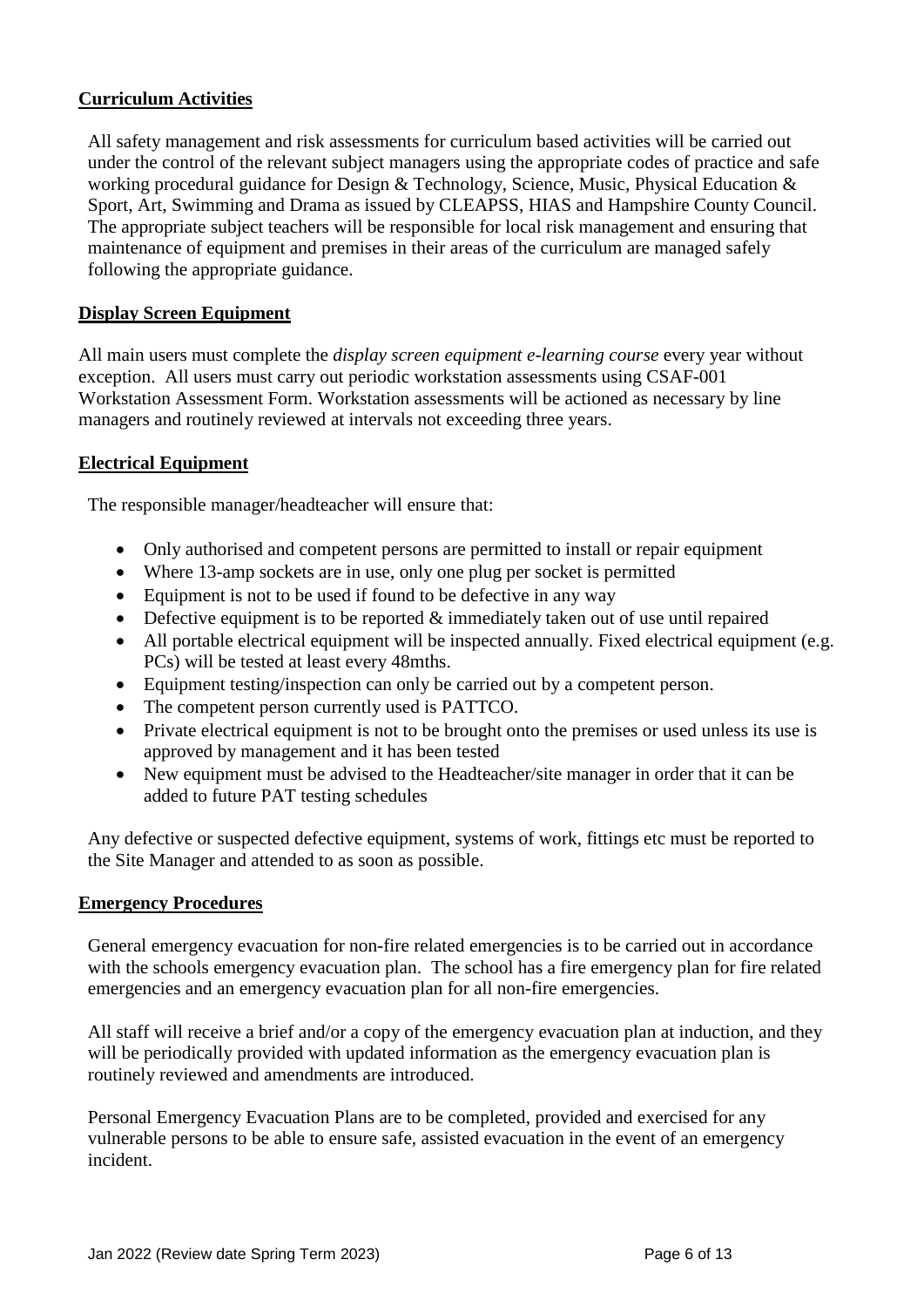## **Fire Safety**

Arrangements regarding fire safety are set out in the Fire Safety Manual. The fire safety coordinator is the competent person for fire safety on the premises and is the immediate point of contact for all fire safety related enquiries on site.

The responsible manager/headteacher will ensure through the fire safety co-ordinator that:

- All staff complete the mandatory fire safety induction e-learning course every year
- Fire safety procedures are readily available for all staff to read
- Fire safety information is provided to all staff at induction and periodically thereafter
- Fire safety notices are posted in the key areas of the building close to the fire points
- Evacuation routes and assembly points are clearly identified
- Staff are aware of their own responsibilities for knowing the location of fire points and fire exits. They should also know the location of the assembly point in the event of fire
- All staff are familiar with the flammable potential of materials and substances that they use and exercise maximum care in their use, especially with those marked *flammable*
- Fire evacuation procedures, fire safety training and fire alarm testing are carried out in accordance with corporate guidance and the premises fire safety manual
- The fire manual is reviewed annually by the fire safety co-ordinator and amended as required amendments are identified

## **First Aid**

Arrangements regarding first aid provision are set out in the First Aid Policy. The names and locations of the first aid trained staff on site are listed in the first aid policy and also clearly signposted around the school.

A needs assessment of the first aid requirements is completed annually, or when changes are required. This details the number of first aid staff required.

First aid is never to be administered by anyone except first aid trained staff with in-date training certification, operating within the parameters of their training.

#### **General Equipment**

All general equipment requiring statutory inspection and/or testing on site (eg. boilers, PE equipment, climbing apparatus) will be inspected by appropriate competent contractors as provided by the term contractor under PBRS arrangements, or as locally arranged.

Equipment is not to be used if found to be defective in any way. Defective equipment is to be reported and immediately taken out of use until repairs can be carried out.

#### **Glazing**

Glass and glazing on site has been surveyed and risk assessed to ensure that it is suitable safety glass for the area in which the glazing is located, this includes taking account for the activities undertaken and types of children at the school. The survey and assessment are kept electronically in the site manager's room and is reviewed and updated every 5 years or when there are changes to the premises.

#### **Good Housekeeping**

Tidiness, cleanliness and efficiency are essential factors in the promotion of good health and safety. The following conditions are to be adhered to at all times: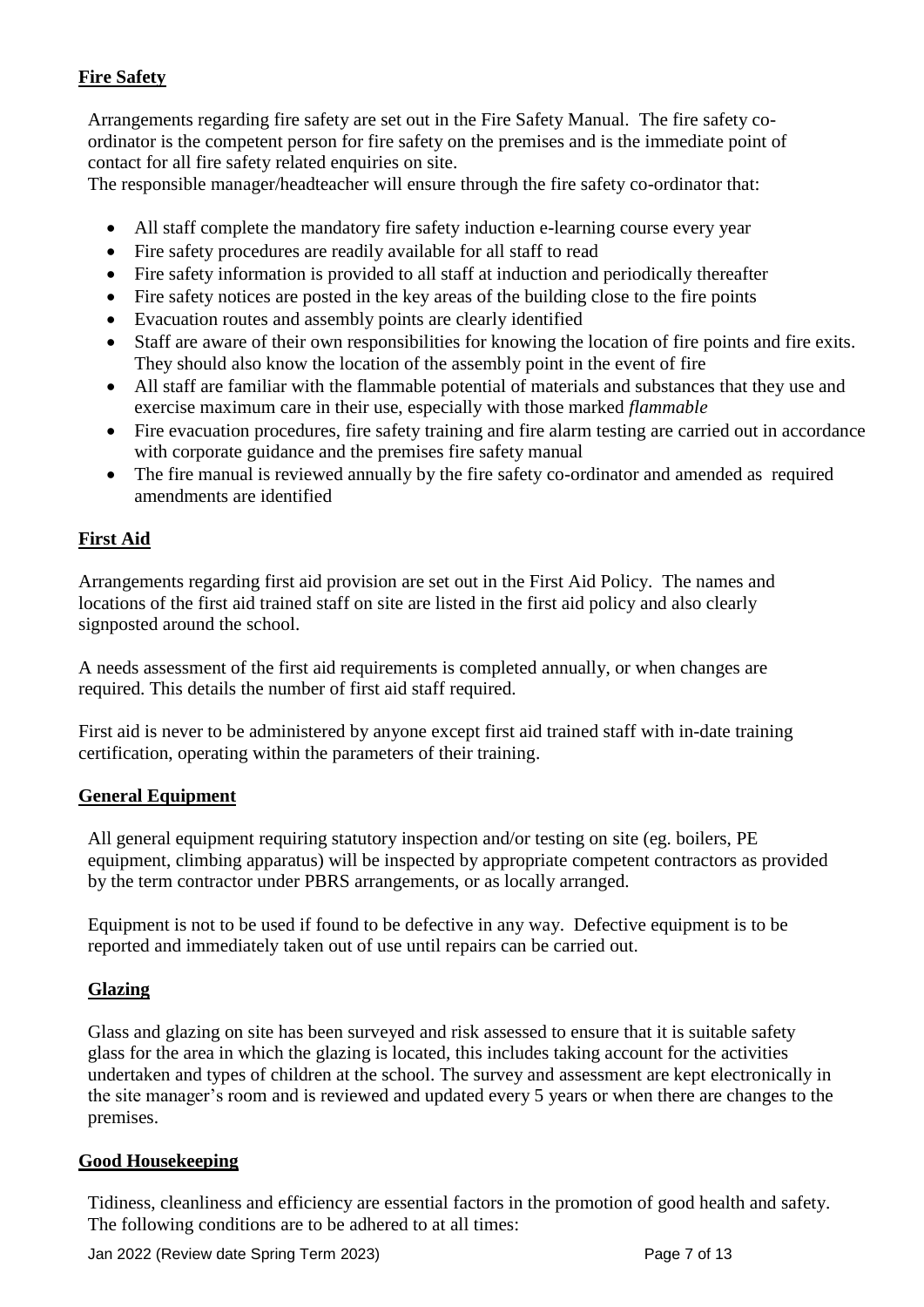- All corridors and passageways are kept free from obstruction
- Shelves in storerooms and cupboards are stacked neatly and not overloaded
- Floors are kept clean and dry, and free from slip and trip hazards
- Emergency exits and fire doors are not obstructed in any way
- Supplies are stored safely in their correct locations
- Rubbish and litter are cleaned and removed at the end of each working day
- Poor house keeping or hygiene conditions are immediately reported

#### **Hazardous Substances**

Hazardous substances, materials, chemicals and cleaning liquids are not permitted to be used or brought into use on site unless a documented COSHH assessment has been undertaken by the trained COSHH assessor, and the product has been approved for safe use on site by the responsible manager/headteacher. The premises COSHH assessor acting on behalf of the responsible manager/headteacher is the Site Manager.

When using a harmful substance, whether it is a material, cleaning fluid or chemical substance, staff must ensure that adequate precautions are taken to prevent ill-health in accordance with the COSHH assessment completed for that hazardous substance. Staff must never attempt to use a harmful substance unless adequately trained to do so, and then only when using the safe working practices and protective equipment identified in the COSHH assessment.

All hazardous substances are to be stored in the secure and signed storage when not in use which is kept in the Site managers storage room. This is to remain locked at all times.

#### **Inspections and Monitoring**

Daily monitoring of the premises, through working routines and staff awareness, is expected to identify general safety concerns and issues which should be immediately recorded in the premises defect book and reported to the Site Manager.

Monitoring and inspections of individual subject store cupboards will be carried out by the subject manager.

Routine documented inspections of the premises will be carried out every term in accordance with the premises half termly inspection schedule. Inspection findings are to be recorded on the locally adapted CSAF-10A Premises Safety Inspection Checklist. The health and safety governor will also carry out a routine inspection with the site manager once per half term.

Defects identified during these routine documented inspections are to be immediately reported to the Site manager and recorded. Any identified high level risks or safety management concerns are to be actioned immediately after discussion with Responsible person and Site Manager.

It is the schools responsibility that the termly H&S web monitoring form is completed by the Headteacher with support from the site manager. This monitoring form will focus on different areas each term and is an integral part of the School and CSHST monitoring programmes.

#### **Kitchens**

The main kitchen area is only to be used by authorised staff in accordance with the identified safe working procedures. Authority and procedures for local management of the main kitchen is the responsibility of HC3S (Hampshire Caterers). Any persons not normally authorised but wishing to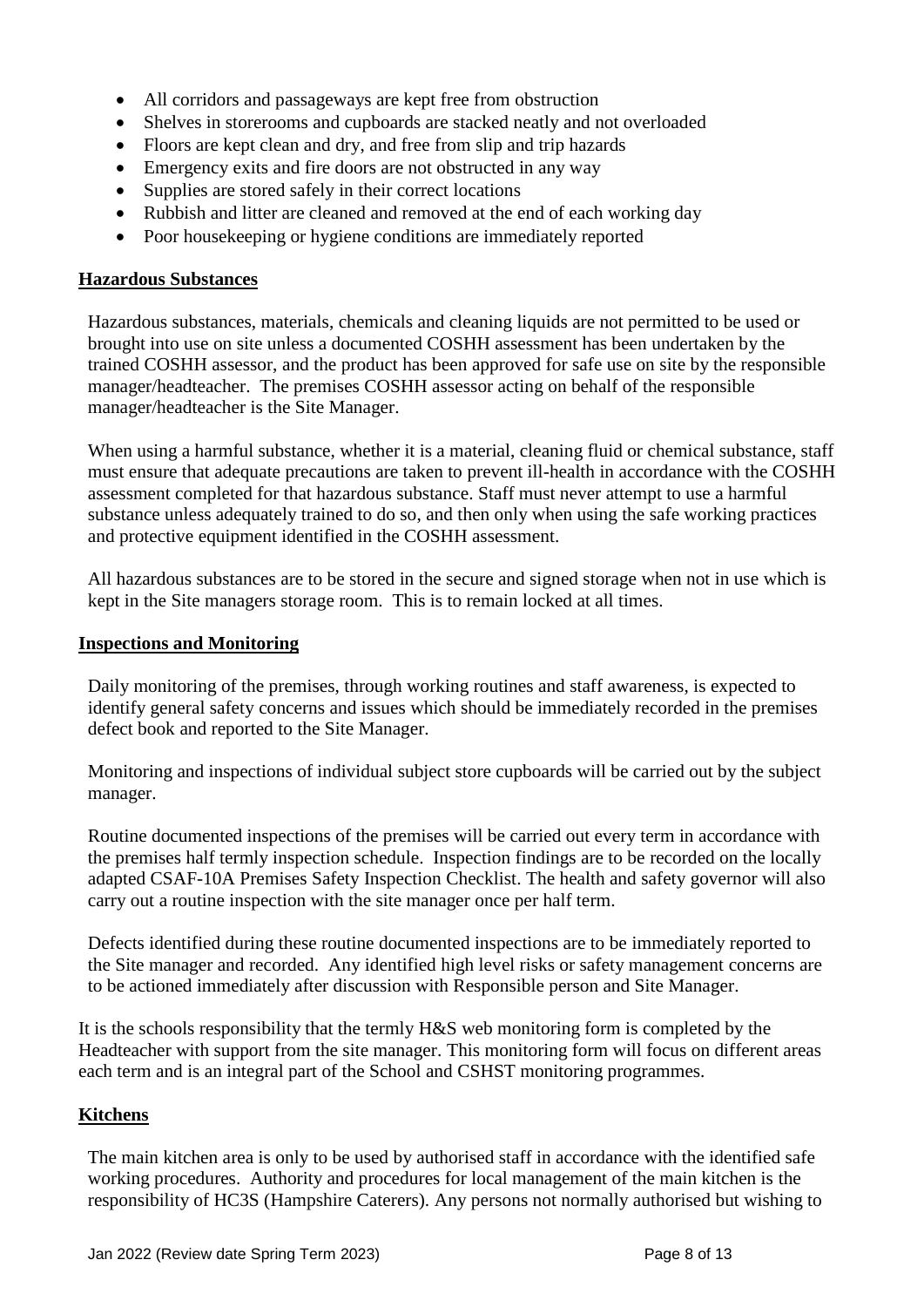enter the kitchen area must gain approval prior to entry and must strictly adhere to the kitchen safe working practices.

Staff making use of the cookery room for use with pupils follow the guidance and risk assessment provided by the Design Technology team, following county guidance.

#### **Legionella Management**

Legionella management on site is controlled by the Legionella competent person who will manage and undertake all procedures regarding Legionella in accordance with Hampshire County Council corporate procedure. Records of all related training will be retained for auditing purposes.

## **Lone Working**

Lone working increases the risks to the individual and as such needs to be kept to a minimum (both in terms of the frequency of lone working and the time spent undertaking the activity). To further reduce the risks lone workers should not undertake hazardous tasks whilst working alone, e.g.:

- •Working at Height
- Using hazardous equipment/tools (i.e. hedge trimmers)

When lone working is undertaken it must only take place:

•With the headteacher's approval

• And be in accordance with the Corporate Lone Working Procedure where staff have been appropriately categorised and control measures have been identified and put into place.

The lone working arrangements for staff who may undertake lone working on this site are documented in the lone working procedure.

## **Minibuses**

All minibus drivers must have completed MIDAS training prior to being permitted to drive minibuses.

#### **Moving and Handling**

All staff must complete the moving and handling e-learning course every year without exception. Staff are not permitted to regularly handle or move unreasonably heavy or awkward items, equipment or children unless they have attended specific moving and handling training and/or have been provided with mechanical aids in order to work safely.

Any significant moving and handling tasks are to be specifically risk assessed in order that training requirements and mechanical aids can be accurately determined to ensure that the task is carried out safely. The site manager and site assistants in particular are expected to undertake regular physical work which would typically include significant moving and handling, so therefore they must attend a formal moving and handling course specific to the work requirements.

#### **Off-site Activities**

Arrangements regarding off-site activities are managed in accordance with the Outdoor Education Service's procedures and guidance.

## **Physical Intervention**

Arrangements regarding physical intervention are set out in the Physical Intervention Policy.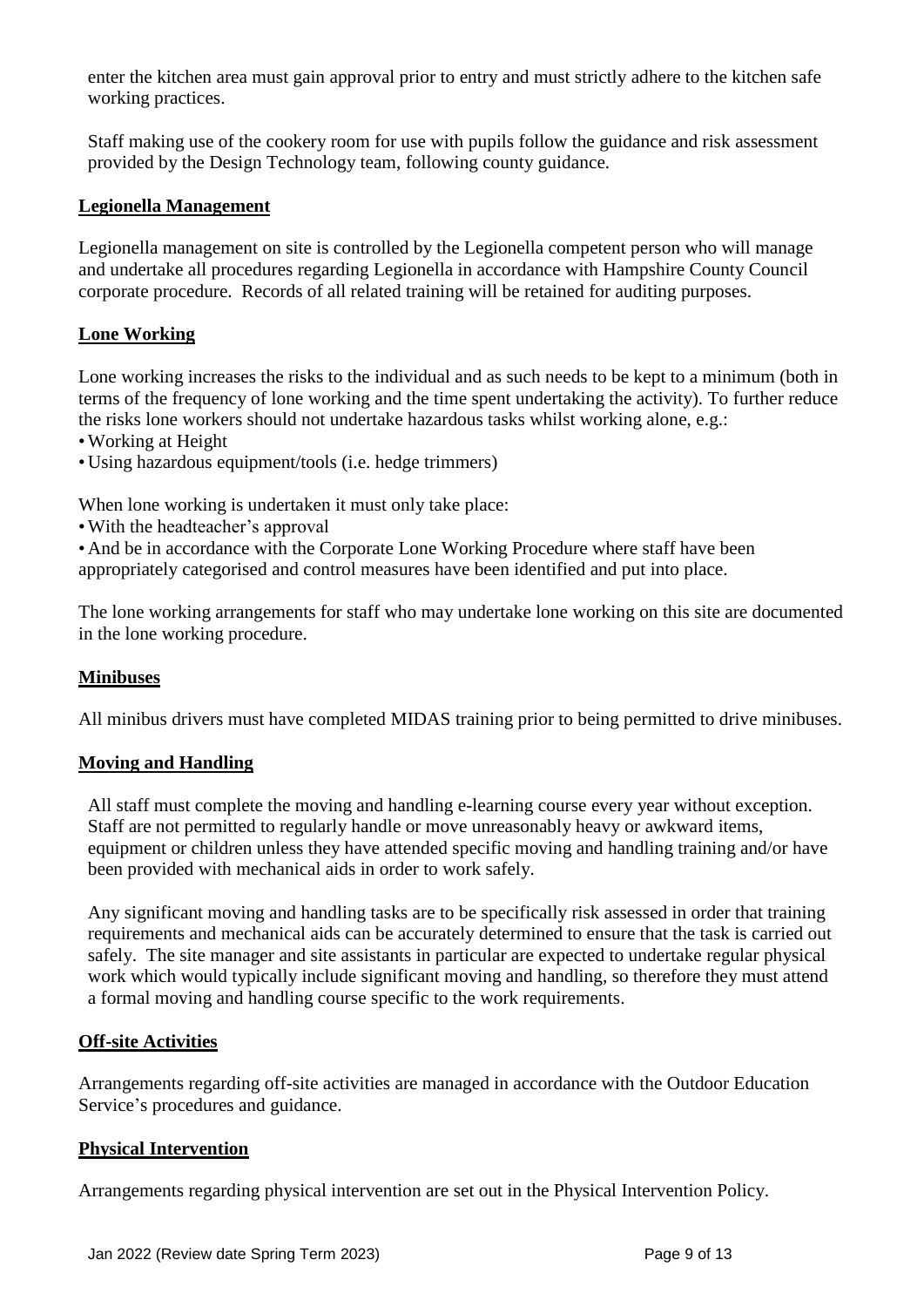## **Provision of Information**

The Headteacher will ensure that information systems are established so that staff are periodically provided with information regarding safety arrangements on the premises. These systems will include the following: *staff meetings, email distribution, staff briefings (half termly newsletter), Google forms to agree compliance, signature based receipt of information and Health and Safety noticeboard.*

Local health and safety advice is available from the Headteacher and site manager. The Children's Services Health & Safety Team can provide both general and specialist advice.

The *Health and Safety Law* poster is displayed in the staff room.

#### **Risk Assessment**

General risk assessment management will be co-ordinated by the Site Manager and Headteacher in accordance with guidance contained in the Children's Services Safety Guidance Procedure SGP 01- 07.

Risk assessments must be undertaken for all areas where a significant risk is identified or a possibility of such risk exists.

The trained risk assessors on site is the Site Manager. We have a teaching assistant (Brenda Bunyan) trained to carry out risk assessments specific for children with physical disabilities. The Headteacher has also received training. They will oversee the correct completion of risk assessments as appropriate. Risk assessments will be carried out by those staff with the appropriate knowledge and understanding in each area of work.

All risk assessments and associated control measures are to be approved by the Headteacher.

Completed risk assessments are listed in the Risk Register and will be reviewed periodically in accordance with each risk assessment's review date as listed for review in the premises bring-up diary system.

#### **Security**

Arrangements regarding security are based on the premises security risk assessment and are set out in the on-site security policy which includes emergency unlock routines.

#### **Smoking**

For the purposes of this policy smoking includes e-cigarettes/vaporizers. Smoking is not permitted on the premises.

#### **Stress & Wellbeing**

Whiteley Primary School is committed to promoting high levels of health and wellbeing and recognises the importance of identifying & reducing workplace stressors. Stress management through risk assessment and appropriate consultation with staff will be periodically reviewed and acted upon in accordance with the Health & Safety Executive's Stress Management Standards.

On-site arrangements to monitor, consult and reduce stress situations are met through meeting work balance requirements, annual staff questionnaire, termly staff forums, the work of the PDL team and performance management reviews.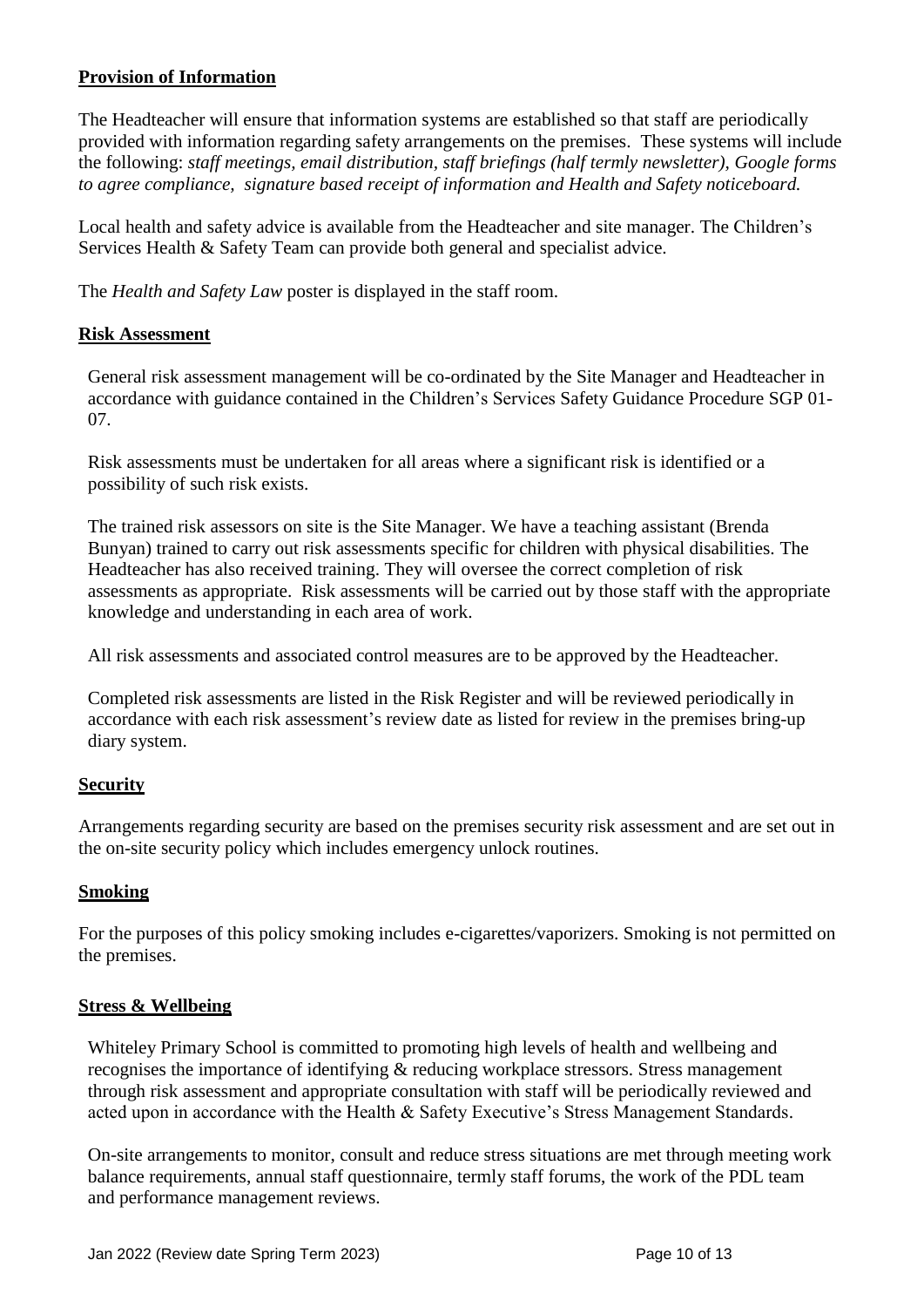## **Traffic Management**

The school does not have a car park on site but occasional traffic comes on site for specific purposes e.g. refuse collection, contractor work. Arrangements regarding on-site traffic safety are based on the premises traffic risk assessment and are set out in the on-site traffic policy and procedures.

## **Training**

Health and safety induction training will be provided and recorded for all new staff/volunteers in accordance with the New Staff Induction Checklist.

The Headteacher is responsible for ensuring that all staff/volunteers are provided with adequate information, instruction and training regarding their safety at work. A training needs analysis will be carried out from which a comprehensive health and safety training plan will be developed and maintained to ensure health and safety training is effectively managed for all staff who require it.

All staff will be provided with the following as a minimum training provision:

- Induction training regarding all the requirements of this health and safety policy
- Appropriate local training regarding risk assessments and safe working practices
- Updated training and information following any significant health and safety change
- Specific training commensurate to their own role and activities
- Periodic refresher training that will not exceed three yearly intervals
- Appropriate annual e-learning courses to meet HCC mandatory corporate training requirements.

Training records are held by the Headteacher who is responsible for co-ordinating all health and safety training requirements, maintaining the health and safety training plan, and managing the planning of refresher training for all staff.

#### **Violent Incidents**

Violent, aggressive, threatening or intimidating behaviour towards staff, whether verbal, written, electronic or physical, will not be tolerated at Whiteley Primary School. Staff should be categorised using the Corporate Control Menu and control measures documented on the Violence & Aggression Risk Assessment. This will be shared with relevant staff and reviewed on a regular basis.

Child on child violent incidents will be reported via CPOMs.

Staff must report all such violent and aggressive incidents to ensure that there is an awareness of potential issues and/or injuries, and so as to enable incidents to be appropriately investigated so that reasonable actions may be taken to support those involved and reduce the risk of similar incidents occurring in the future.

Violent incident reporting is completely confidential. Intentional violent and aggressive incidents towards members of staff are to be reported using the on-line incident reporting system. Incidents will be reported as close to the incident date as possible and not in batches. Where necessary, violent incidents towards staff by other adults will be reported to the police.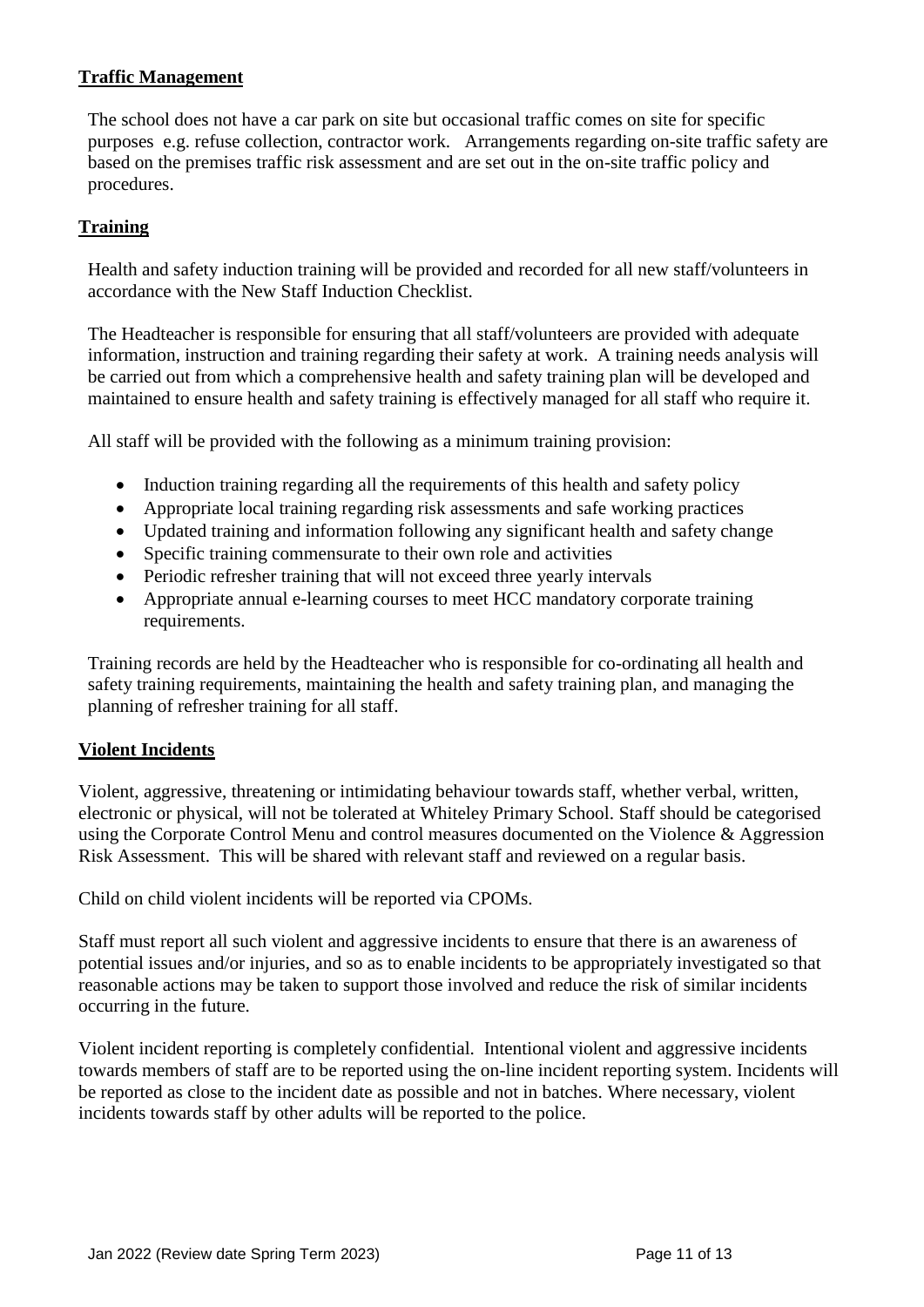## **Visitors**

All visitors must initially report to the main reception where they will be provided with the key health, safety and fire safety information to enable them to act appropriately and safely in the event of an incident.

Visitors to the premises will be required to sign in and out, to read the provided H&S information leaflet and will be issued with a badge.

## **Vulnerable Persons**

Where there are vulnerable persons (young, pregnant, those with a disability, those with temporary or permanent medical conditions etc) working or visiting the premises, a risk assessment will be completed and appropriate procedures implemented to ensure their health, safety and welfare whilst on site.

## **Work at Height**

Work at height is always to be undertaken in accordance with the Corporate Procedure on Work at Height and the CSHST guidance. At Whiteley Primary School general work at height will be undertaken in accordance with the on-site generic risk assessment for work at height which identifies general requirements and safe working practices. Specific or higher risk tasks will be carried out in accordance with a specific risk assessment for that task.

The competent person(s) for work at height on the premises who have attended the Caretaker Support Service Ladder & Stepladder Safety half-day course are the Site Manager and the site assistant. They are authorised to:

- Use steps, stepladders and leaning ladders in accordance with their training
- Provide step stool instructional training briefs to staff in accordance with SGP 23-08
- Provide stepladder and steps training to staff using the Children's Services Stepladder & Steps Safety user training presentation
- Carry out periodic inspections of all on-site ladders, stepladders and podium steps
- Remove access equipment from use if defective or considered inappropriate for use

The competent persons for work at height and all other staff are not permitted to use any other access equipment for work at height without specific training. This includes the use of scaffolding, mobile towers and mobile elevated work platforms.

Work at height on the premises is only permitted to take place under the following conditions:

- Any work to be carried out at height must be underpinned by a risk assessment
- Access equipment selected for work at height must be selected by the competent person and only used as specified in the risk assessment
- Any staff working at height must be appropriately trained to use the access equipment
- Staff are not to improvise or use alternative access methods of their own choice
- Use of any furniture, including tables and chairs, is **forbidden** for any work at height
- Staff may only use step stools if they have received a local instructional training brief
- Staff may only use stepladders if they have attended the Ladder stepladder training or have received training from the ladder and stepladder competent person (using the CSHST Stepladder & Step Safety PowerPoint presentation).
- Staff may only use leaning ladders if they have personally attended the Caretaker Support Service Ladder & Stepladder Safety half-day course within the last three years